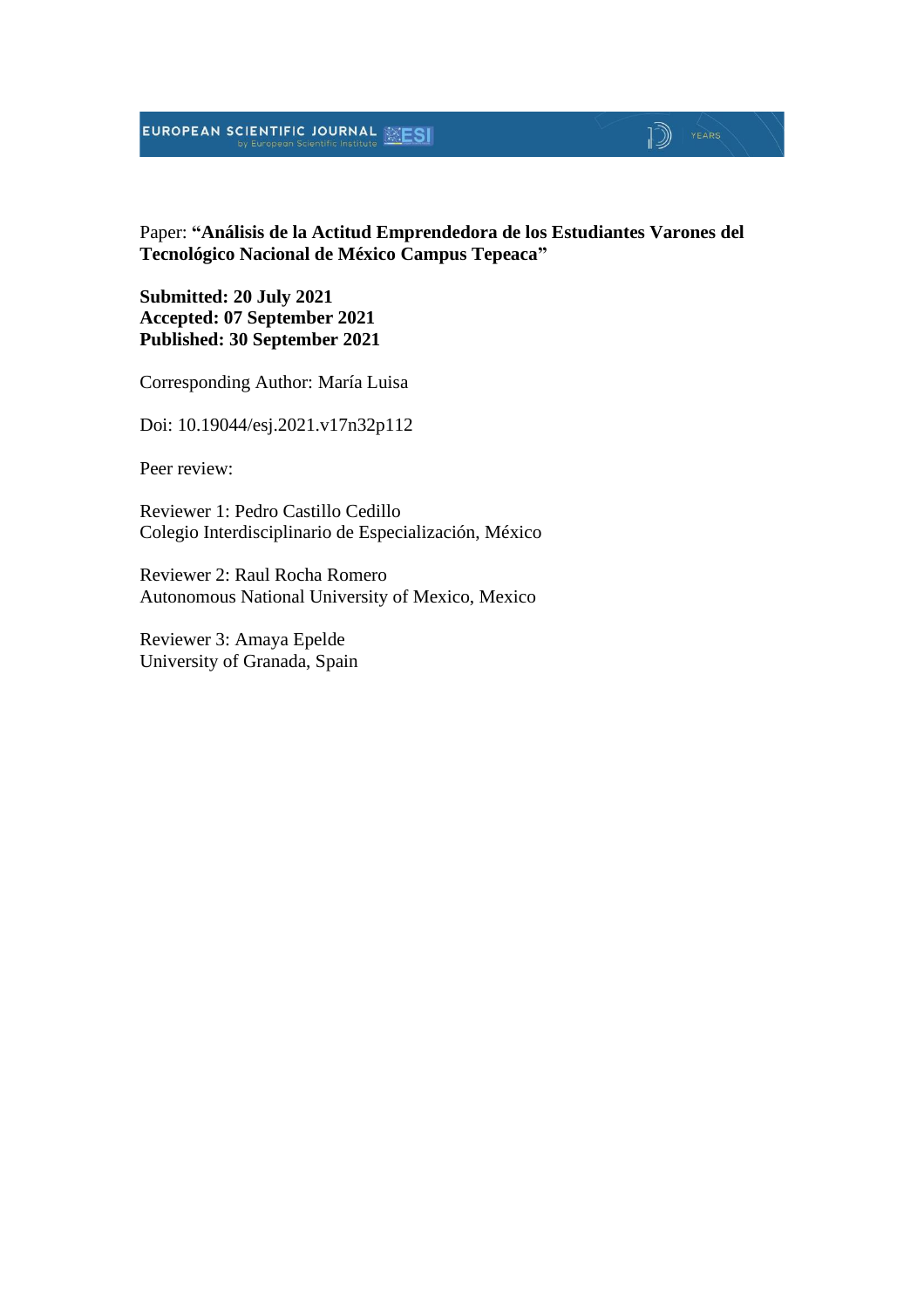# **ESJ** *Manuscript Evaluation Form 2021*

This form is designed to summarize the manuscript peer review that you have completed and to ensure that you have considered all appropriate criteria in your review. Your review should provide a clear statement, to the authors and editors, of the modifications necessary before the paper can be published or the specific reasons for rejection.

Please respond within the appointed time so that we can give the authors timely responses and feedback.

NOTE: ESJ promotes peer review procedure based on scientific validity and technical quality of the paper (not perceived the impact). You are also not required to do proofreading of the paper. It could be recommended as part of the revision.

*ESJ editorial office would like to express its special gratitude for your time and efforts. Our editorial team is a substantial reason that stands ESJ out from the crowd!*

| University/Country: COLEGIO INTERDISCIPLINARIO DE ESPECIALIZACIÓN<br><b>AC./MÉXICO</b>                                                        |                                            |
|-----------------------------------------------------------------------------------------------------------------------------------------------|--------------------------------------------|
| Date Manuscript Received: 29/07/2021                                                                                                          | Date Review Report Submitted:<br>4/08/2021 |
| Manuscript Title: ANÁLISIS DEL ESPÍRITU EMPRENDEDOR DE LOS<br>ESTUDIANTES VARONES DEL TECNOLÓGICO NACIONAL DE MÉXICO<br><b>CAMPUS TEPEACA</b> |                                            |
| Inuscript Number: 74.07.2021 European Scientific Journal ISSN: 1857 - 7881 (Print) e - ISSN 1                                                 |                                            |
| You agree your name is revealed to the author of the paper:                                                                                   | Yes                                        |

### **Evaluation Criteria:**

**Please give each evaluation item a numeric rating on a 5-point scale, along with a thorough explanation for each point rating.**

|                  | <b>Rating Result</b>        |
|------------------|-----------------------------|
| <i>Questions</i> | [Poor] $1-5$<br>[Excellent] |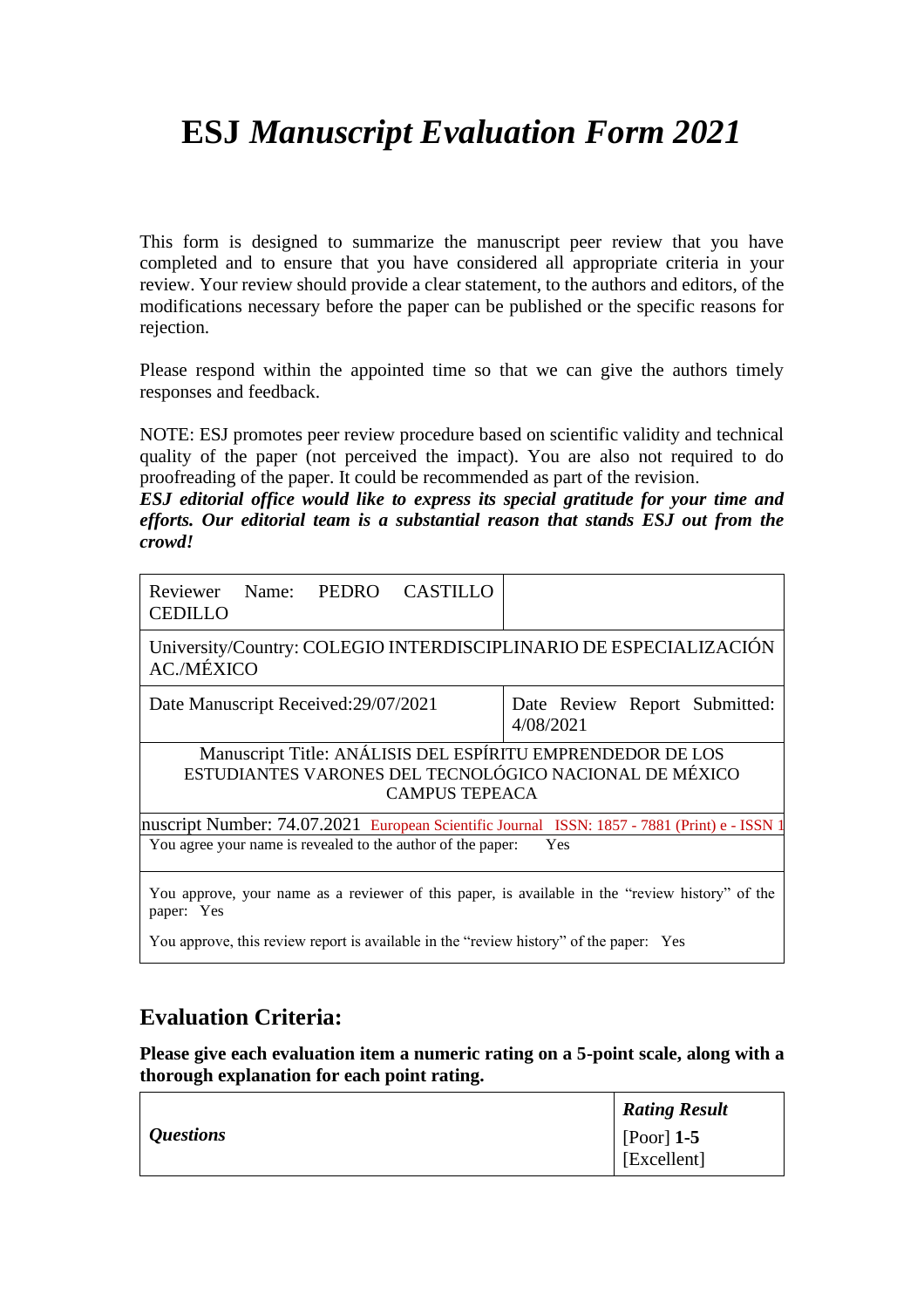| 1. The title is clear and it is adequate to the content of the<br>article.                                                          | 5 |  |
|-------------------------------------------------------------------------------------------------------------------------------------|---|--|
| There is perfect coherence between the title and its content.                                                                       |   |  |
| 2. The abstract clearly presents objects, methods and<br>results.                                                                   | 5 |  |
| The exposed objects, methods and results are aligned and coherent                                                                   |   |  |
| 3. There are few grammatical errors and spelling<br>mistakes in this article.                                                       | 5 |  |
| The grammar and spelling care has been very good and no errors are<br>perceived                                                     |   |  |
| 4. The study methods are explained clearly.                                                                                         | 5 |  |
| The scientific method used complies and conforms to the explanation.                                                                |   |  |
| 5. The results are clear and do not contain errors.                                                                                 | 5 |  |
| The results are clear, fit and consistent with the method used, and no errors<br>are perceived.                                     |   |  |
| 6. The conclusions or summary are accurate and<br>supported by the content.                                                         | 5 |  |
| The conclusions are accurate and logically backed up with the content, it's an<br>excellent job.                                    |   |  |
| 7. The references are comprehensive and appropriate.                                                                                | 5 |  |
| The references used are complete, timely and up-to-date for the subject<br>matter, I consider them a robust support for this study. |   |  |

### **Overall Recommendation** (mark an X with your recommendation):

| Accepted, no revision needed               |  |
|--------------------------------------------|--|
| Accepted, minor revision needed            |  |
| Return for major revision and resubmission |  |
| Reject                                     |  |

### **Comments and Suggestions to the Author(s):**

It is a pleasure to review works supported by the scientific method with such good methodological rigor.

#### **Comments and Suggestions to the Editors Only:**

Very good coordination work and its very accessible qualification format and complies with the executive format.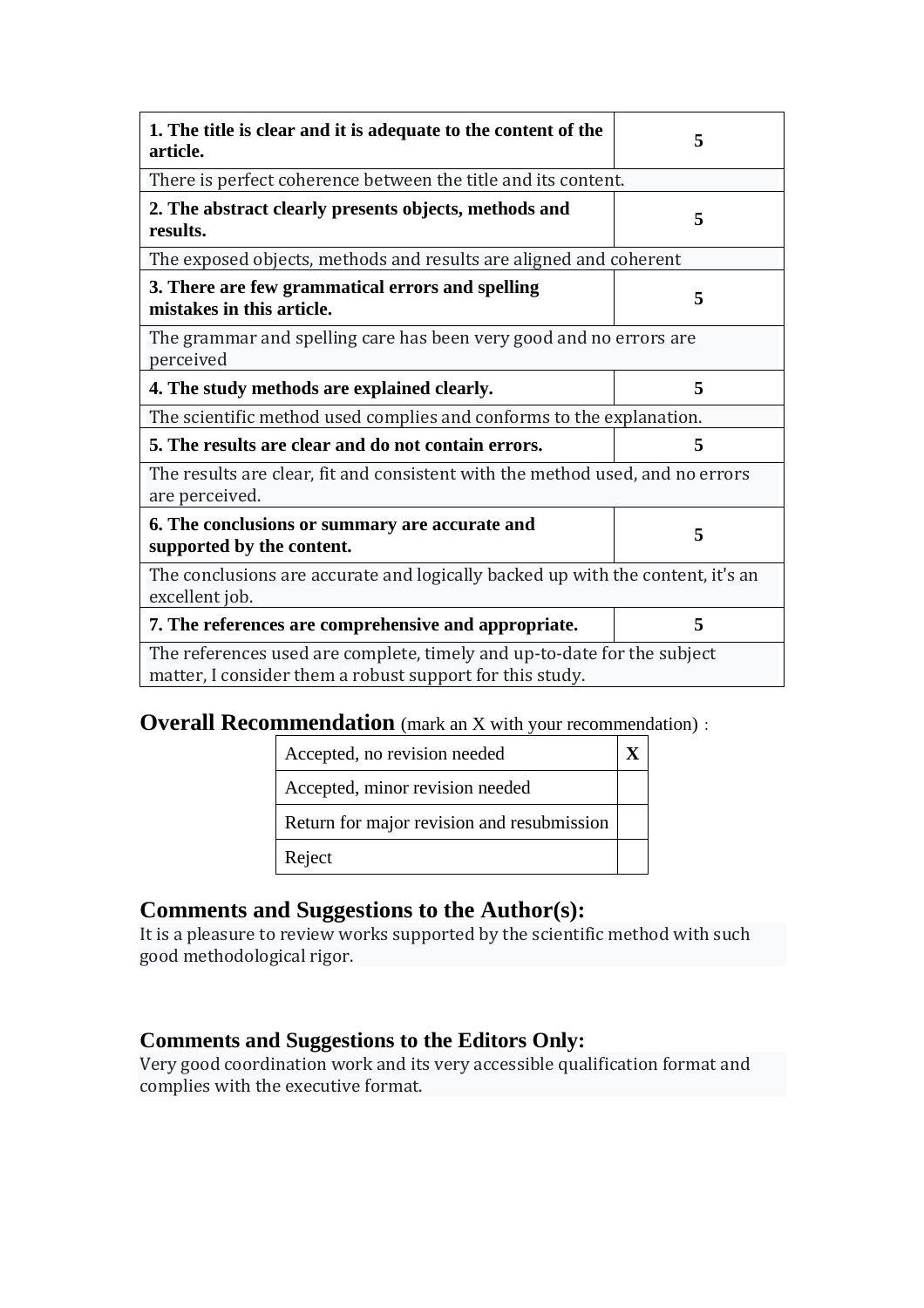# **ESJ** *Manuscript Evaluation Form 2021*

This form is designed to summarize the manuscript peer review that you have completed and to ensure that you have considered all appropriate criteria in your review. Your review should provide a clear statement, to the authors and editors, of the modifications necessary before the paper can be published or the specific reasons for rejection.

Please respond within the appointed time so that we can give the authors timely responses and feedback.

NOTE: ESJ promotes peer review procedure based on scientific validity and technical quality of the paper (not perceived the impact). You are also not required to do proofreading of the paper. It could be recommended as part of the revision.

*ESJ editorial office would like to express its special gratitude for your time and efforts. Our editorial team is a substantial reason that stands ESJ out from the crowd!*

| Reviewer Name: Raúl Rocha<br>Romero                                                                                                           |                                                                                           |  |
|-----------------------------------------------------------------------------------------------------------------------------------------------|-------------------------------------------------------------------------------------------|--|
| University/Country: Universidad Nacional Autónoma de México                                                                                   |                                                                                           |  |
| 28/07/2021                                                                                                                                    | Date Manuscript Received:   Date Review Report Submitted: 03/08/2021                      |  |
| Manuscript Title: ANÁLISIS DEL ESPÍRITU EMPRENDEDOR DE LOS<br>ESTUDIANTES VARONES DEL TECNOLÓGICO NACIONAL DE<br><b>MÉXICO CAMPUS TEPEACA</b> |                                                                                           |  |
| ESJ Manuscript Number: 74.07.2021                                                                                                             |                                                                                           |  |
| You agree your name is revealed to the author of the paper:<br>Yes/No                                                                         |                                                                                           |  |
| You approve, your name as a reviewer of this paper, is available in the "review history" of the<br>paper: Yes/No                              |                                                                                           |  |
|                                                                                                                                               | You approve, this review report is available in the "review history" of the paper: Yes/No |  |

### **Evaluation Criteria:**

**Please give each evaluation item a numeric rating on a 5-point scale, along with a thorough explanation for each point rating.**

| <i>Questions</i> | <b>Rating Result</b>           |
|------------------|--------------------------------|
|                  | $\vert$ [Poor] 1-5 [Excellent] |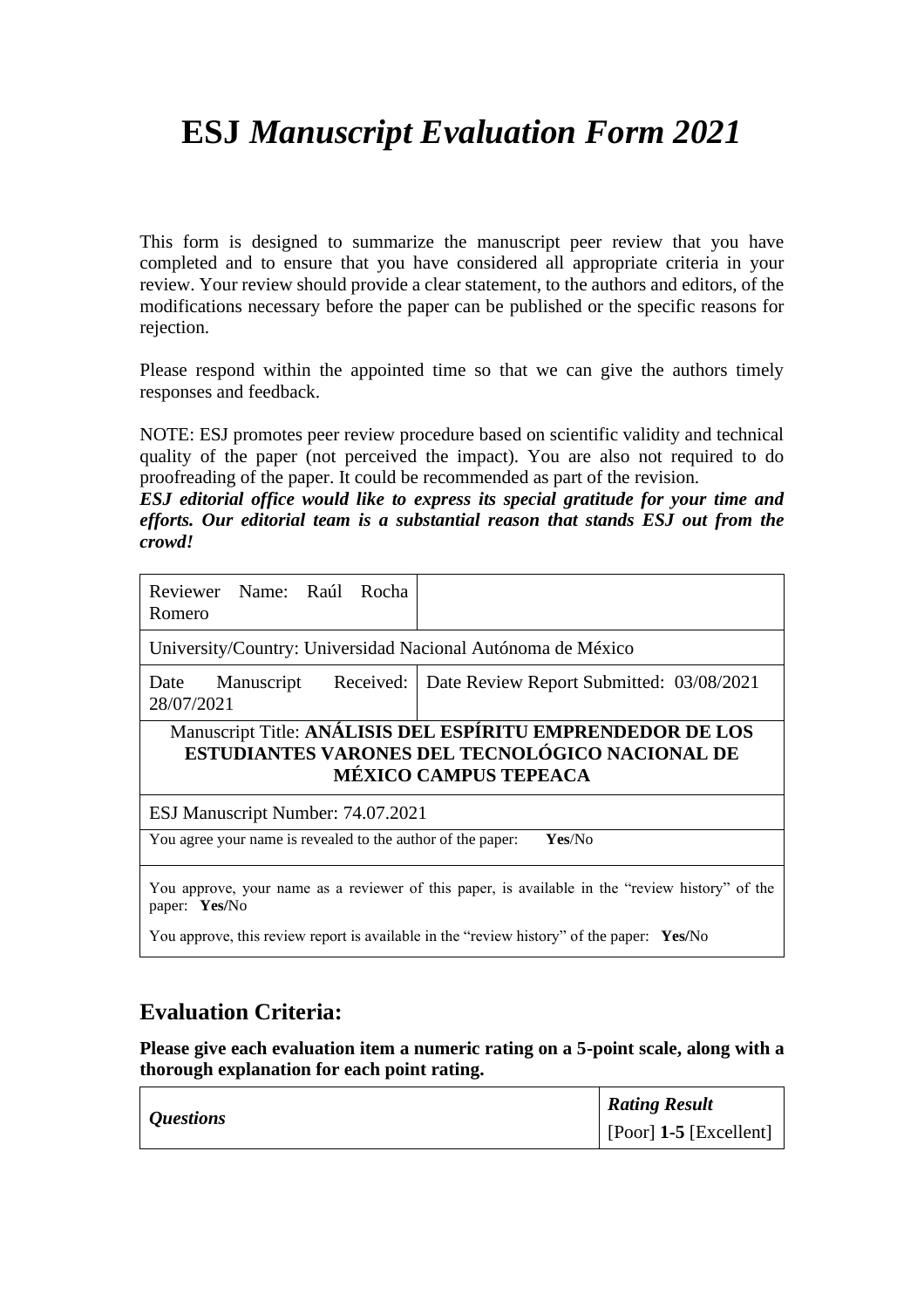| 1. The title is clear and it is adequate to the content of<br>the article.                                                                                                                                                                                                                                                              | 3            |
|-----------------------------------------------------------------------------------------------------------------------------------------------------------------------------------------------------------------------------------------------------------------------------------------------------------------------------------------|--------------|
| Se emplea un concepto, el de Espíritu, que no es científico. Bien podría utilizarse<br>major del de actitud.                                                                                                                                                                                                                            |              |
| 2. The abstract clearly presents objects, methods and<br>results.                                                                                                                                                                                                                                                                       | 3            |
| A pesar de que lo que enuncian tiene el formato adecuado, no se entiende bien qué<br>es lo que se presenta en el artículo                                                                                                                                                                                                               |              |
| 3. There are few grammatical errors and spelling<br>mistakes in this article.                                                                                                                                                                                                                                                           | 4            |
| El artículo tiene algunos errores que hay que corregir.                                                                                                                                                                                                                                                                                 |              |
| 4. The study methods are explained clearly.                                                                                                                                                                                                                                                                                             | $\mathbf{2}$ |
| Hay algunos errores fundamentales. El primero es que para la validez de<br>constructo hay que hacer un Análsis Factorial. Lo que aquí se presenta como<br>juicio de expertos, en rigor no es una Técnica de validación.                                                                                                                 |              |
| Por otro lado, aquí se elaboran hipótesis apartir de los reactivos del instrumento.<br>En realidad el procedimiento es: a partir de las variables e hipótesis sustantivas,<br>operacionalizar las variables. Ello, a su vez, consiste en establecer dimensiones,<br>indicadores, e items (obtenidos de las respuestas a los reactivos). |              |
| Además, las hipótesis que presentan como validadas, son enunciados bastante<br>simples, de sentido común.                                                                                                                                                                                                                               |              |
| 5. The results are clear and do not contain errors.                                                                                                                                                                                                                                                                                     | 3            |
| Como la estructura metodológica no es clara, no se entienden los resultados, La<br>correlación no es una Técnica de validación.                                                                                                                                                                                                         |              |
| 6. The conclusions or summary are accurate and<br>supported by the content.                                                                                                                                                                                                                                                             | L            |
| Es demasiado simple lo que se presenta.                                                                                                                                                                                                                                                                                                 |              |
| 7. The references are comprehensive and appropriate.                                                                                                                                                                                                                                                                                    | 3            |
| Tienen muchos errores, hay referencias con datos incompletos.                                                                                                                                                                                                                                                                           |              |

## **Comments and Suggestions to the Author(s):**

**Considerar las observaciones en cada uno de los rubros anteriores.**

**Comments and Suggestions to the Editors Only:**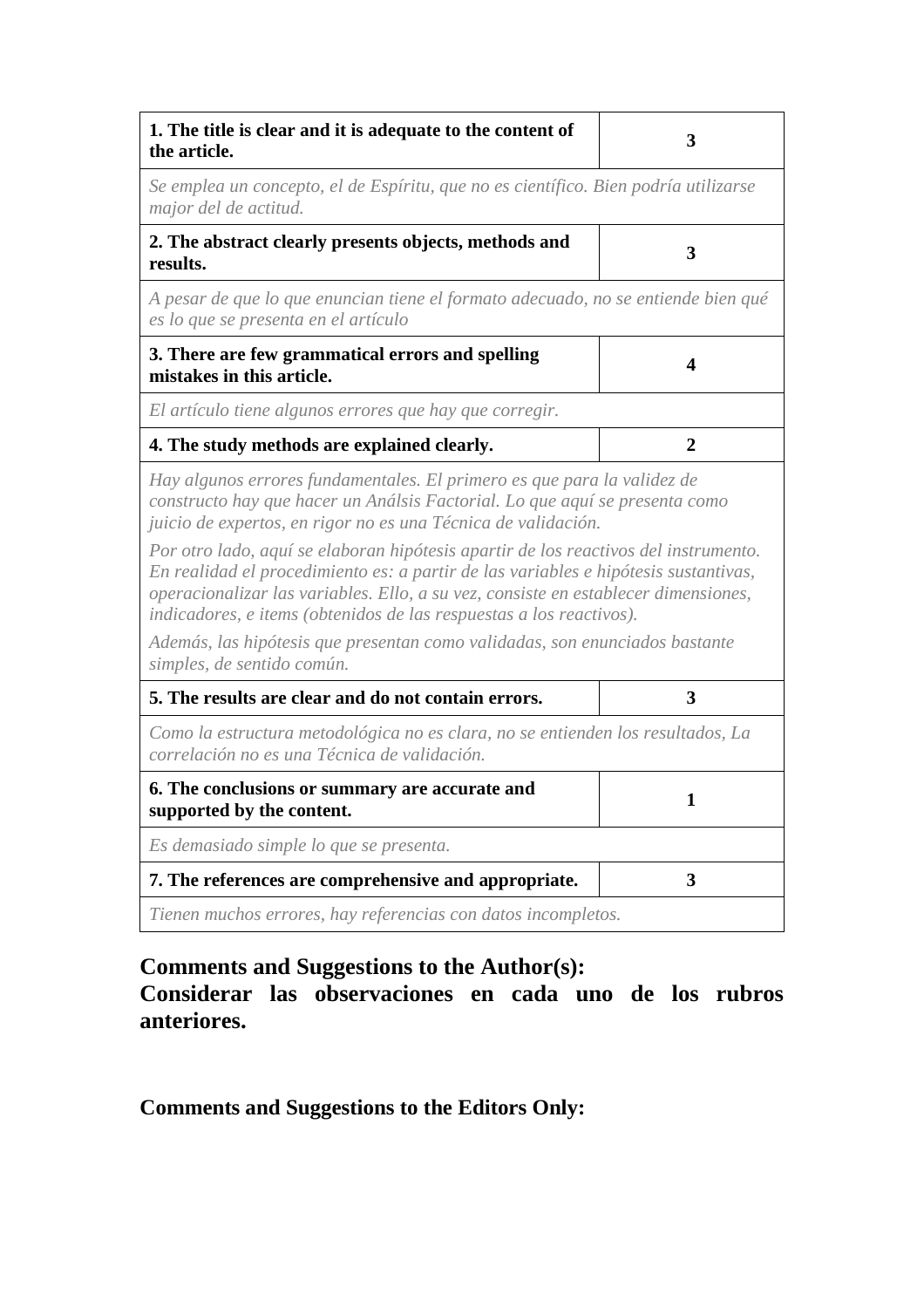# **ESJ** *Manuscript Evaluation Form 2021*

This form is designed to summarize the manuscript peer review that you have completed and to ensure that you have considered all appropriate criteria in your review. Your review should provide a clear statement, to the authors and editors, of the modifications necessary before the paper can be published or the specific reasons for rejection.

Please respond within the appointed time so that we can give the authors timely responses and feedback.

NOTE: ESJ promotes peer review procedure based on scientific validity and technical quality of the paper (not perceived the impact). You are also not required to do proofreading of the paper. It could be recommended as part of the revision.

*ESJ editorial office would like to express its special gratitude for your time and efforts. Our editorial team is a substantial reason that stands ESJ out from the crowd!*

| Reviewer<br>Epelde<br>Name: Amaya<br>Larrañaga                                                                                                |                                                   |  |
|-----------------------------------------------------------------------------------------------------------------------------------------------|---------------------------------------------------|--|
| University/Country: University of Granada / Spain                                                                                             |                                                   |  |
| Date Manuscript Received: 28/07/2021                                                                                                          | Date Review<br>Submitted:<br>Report<br>04/08/2021 |  |
| Manuscript Title: ANÁLISIS DEL ESPÍRITU EMPRENDEDOR DE LOS<br>ESTUDIANTES VARONES DEL TECNOLÓGICO NACIONAL DE MÉXICO<br><b>CAMPUS TEPEACA</b> |                                                   |  |
| ESJ Manuscript Number: 0774/21                                                                                                                |                                                   |  |
| You agree your name is revealed to the author of the paper:<br>Yes                                                                            |                                                   |  |
| You approve, your name as a reviewer of this paper, is available in the "review history" of the<br>paper: Yes                                 |                                                   |  |
| You approve, this review report is available in the "review history" of the paper: Yes                                                        |                                                   |  |

### **Evaluation Criteria:**

**Please give each evaluation item a numeric rating on a 5-point scale, along with a thorough explanation for each point rating.**

|                  | <b>Rating Result</b> |
|------------------|----------------------|
| <i>Questions</i> | $[$ [Poor] 1-5       |
|                  | [Excellent]          |